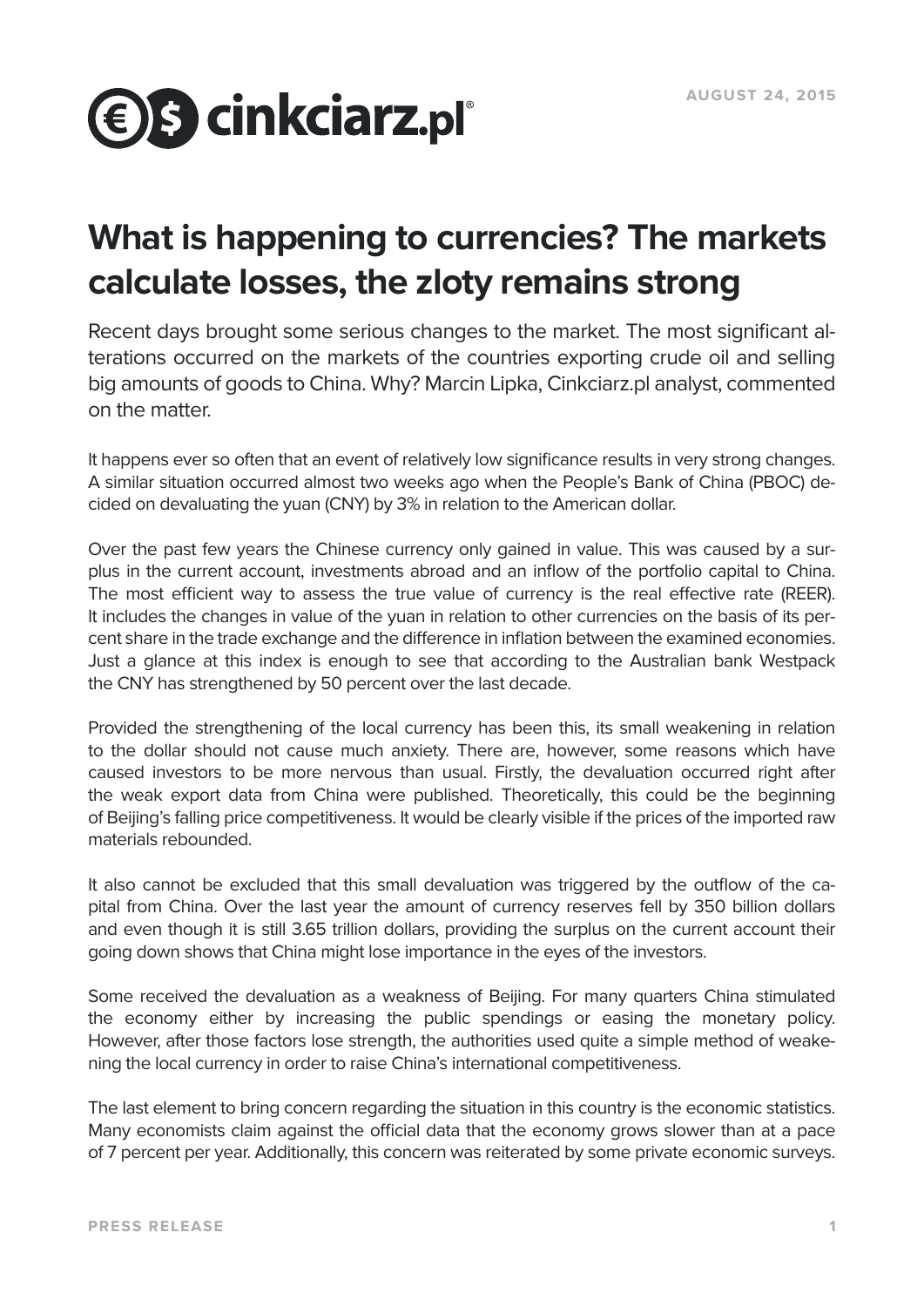The PMI index for the industry published last Friday fell to the level of 47.8 points. According to Markit and Caixin, who carry out these polls, this is the weakest reading in 77 months.

## **Sell out of currencies from emerging markets**

The fall of the yuan value and its consequences caused some real panic on the emerging markets. The economies that were particularly hurt were those of large export to China and additionally produce raw materials. Just two weeks were enough for the Russian rouble to lose 13 percent in relation to the euro and the dollar. At the same time the Malaysian ringgit fell against the dollar by 7 percent.

Concerns regarding the shape of the Chinese economy triggered a devaluation of the currencies of Kazakhstan and Vietnam. The pressure of the sell out was also impossible to withstand for the Mexican peso, South African rand and Chilean peso, which are on all time lows against the main currencies.

Also, the situation of the lira seems to be difficult. Even though Turkey is an importer of raw materials, the maintaining deficit on the current account and unstable political situation resulted in the local currency being at the lowest level ever.

### **Is the zloty a safe haven?**

In the context of the global commotion on the currency market, the zloty seems to be relatively well. According to the Bloomberg rank, amongst 33 currencies from the developed and emerging markets, the zloty is the 6th most stable currency in the world. The data refer to the period from August 10, that is from the day before the devaluation of the yuan started.

Such relative strength of the Polish currency comes from both the economic shape and the geographical location. For the first time since the political transformation in 1989 there is no need to import the capital to the economy. Its current account is well balanced thanks to raising competitiveness of Polish exporters and a fall in energy resources' prices. It seems to be a paradox as Poland hardly ships any goods to China, which is good news given the worsening situation in the Asian country.

Additionally, it is important to remember about the stable and relatively fast economic growth and positive real interest rates. Even if the monetary policy over the ocean is tightened, it should cause the debt instruments market to remain attractive for foreign investors.

It draws out an assumption that the zloty will maintain its relatively good position on the market in relation to the currencies from other emerging countries. Of course this will not mean its strengthening if the stock exchanges abroad bring strong falls – a so-called increase of the risk aversion. However, the zloty should remain relatively strong in case of large commotion on the markets. After the situation on the global markets calms down, the zloty should return to a stabilization scenario. Then the euro should cost less than 4.20 PLN.